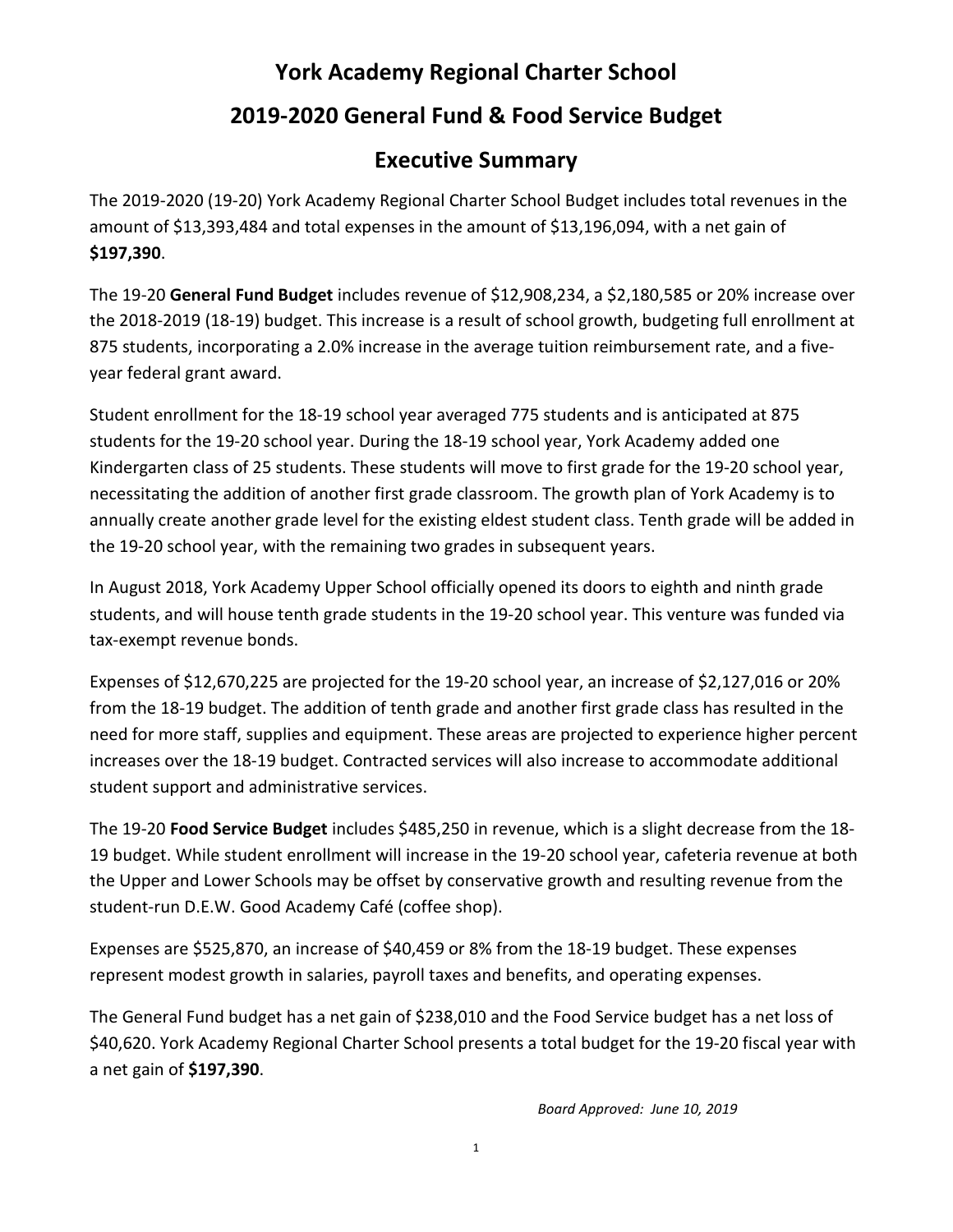## **BOARD APPROVED**

|                                                                                                                                                                                                    |          | <b>GENERAL FUND BUDGET</b> |                      |                  |           |                                              |                                        |                  |
|----------------------------------------------------------------------------------------------------------------------------------------------------------------------------------------------------|----------|----------------------------|----------------------|------------------|-----------|----------------------------------------------|----------------------------------------|------------------|
|                                                                                                                                                                                                    |          | 2018-2019 BUDGET           |                      | 2019-2020 BUDGET |           |                                              |                                        |                  |
| Year                                                                                                                                                                                               |          |                            | 18-19                |                  |           | 19-20                                        |                                        |                  |
| <b>Grades</b>                                                                                                                                                                                      | $K-9$    |                            | <b>Budget</b>        | $K-10$           |           | <b>Budget</b>                                |                                        |                  |
|                                                                                                                                                                                                    | quantity | unit cost                  | subtotal             | quantity         | unit cost | subtotal                                     | Variance                               | $(\frac{96}{4})$ |
| Revenue                                                                                                                                                                                            |          |                            |                      |                  |           |                                              |                                        |                  |
| <b>Total Student Tuition</b>                                                                                                                                                                       |          |                            | 9,873,519            |                  |           | 11,679,307                                   | 1,805,789                              | 18%              |
| Other Revenue                                                                                                                                                                                      |          |                            | 854,131              |                  |           | 1,228,927                                    | 374,796                                | 44%              |
| <b>TOTAL GEN FUND REVENUE</b>                                                                                                                                                                      |          |                            | 10,727,650           |                  |           | 12,908,234                                   | 2,180,585                              | 20%              |
| Expenses                                                                                                                                                                                           |          |                            |                      |                  |           |                                              |                                        |                  |
| <b>Total Instr. Salaries</b>                                                                                                                                                                       |          |                            | 2,890,463            |                  |           | 3,557,340                                    | 666,877                                | 23%              |
|                                                                                                                                                                                                    |          |                            | 649,353              |                  |           | 743,932                                      | 94,579                                 | 15%              |
| <b>Total Admin. Salaries</b>                                                                                                                                                                       |          |                            | 1,041,446            |                  |           |                                              | 88,417                                 | 8%               |
| <b>Total Maint. Salaries</b>                                                                                                                                                                       |          |                            | 159,940              |                  |           | 178,449                                      | 18,509                                 | 12%              |
| <b>Total Salaries</b>                                                                                                                                                                              |          |                            | 4,741,202            |                  |           | 5,609,584                                    | 868,382                                | 18%              |
| Merit Increase                                                                                                                                                                                     |          |                            | 33,000               |                  |           |                                              | (33,000)                               | $-100%$          |
| <b>Total Salaries</b>                                                                                                                                                                              |          |                            | 4,774,202            |                  |           | 5,609,584                                    | 835,382                                | 17%              |
|                                                                                                                                                                                                    |          |                            |                      |                  |           |                                              |                                        |                  |
|                                                                                                                                                                                                    |          |                            |                      |                  |           |                                              |                                        | 3%               |
| <b>Total Insurance</b>                                                                                                                                                                             |          |                            | 872,080              |                  |           | 1,264,603                                    | 392,523                                | 45%              |
|                                                                                                                                                                                                    |          |                            | 5,000                |                  |           | 7,500                                        | 2,500                                  | 50%              |
|                                                                                                                                                                                                    |          |                            | 343,498              |                  |           | 527,540                                      |                                        | 54%              |
|                                                                                                                                                                                                    |          |                            | 768,999              |                  |           |                                              |                                        | 19%              |
| <b>Total Equipment</b>                                                                                                                                                                             |          |                            | 165,000              |                  |           | 303,250                                      | 138,250                                | 84%              |
| <b>Total Furniture</b>                                                                                                                                                                             |          |                            | 6,000                |                  |           | 40,000                                       | 34,000                                 | 567%             |
| <b>Total Admin. Fees</b>                                                                                                                                                                           |          |                            | 332,385              |                  |           | 325,220                                      | (7, 165)                               | $-2%$            |
| <b>Total Oper. Expenses</b>                                                                                                                                                                        |          |                            | 1,919,365            |                  |           | 2,273,675                                    | 354,310                                | 18%              |
|                                                                                                                                                                                                    |          |                            | 5,769,006            |                  |           | 7,060,641                                    | 1,291,634                              |                  |
| <b>TOTAL GEN FUND EXPENSES</b>                                                                                                                                                                     |          |                            | \$10,543,208         |                  |           | \$12,670,225                                 | 2,127,016                              | 20%              |
|                                                                                                                                                                                                    |          |                            |                      |                  |           |                                              |                                        | 29%              |
| <b>Total Support Salaries</b><br><b>Total Payroll taxes</b><br><b>Staff Training &amp; Travel</b><br><b>Total Textbooks/Supplies</b><br><b>Total Contract Services</b><br><b>NET INCOME / LOSS</b> |          |                            | 1,356,679<br>184,442 |                  |           | 1,129,863<br>1,403,853<br>915,000<br>238,010 | 47,174<br>184,042<br>146,001<br>53,568 |                  |